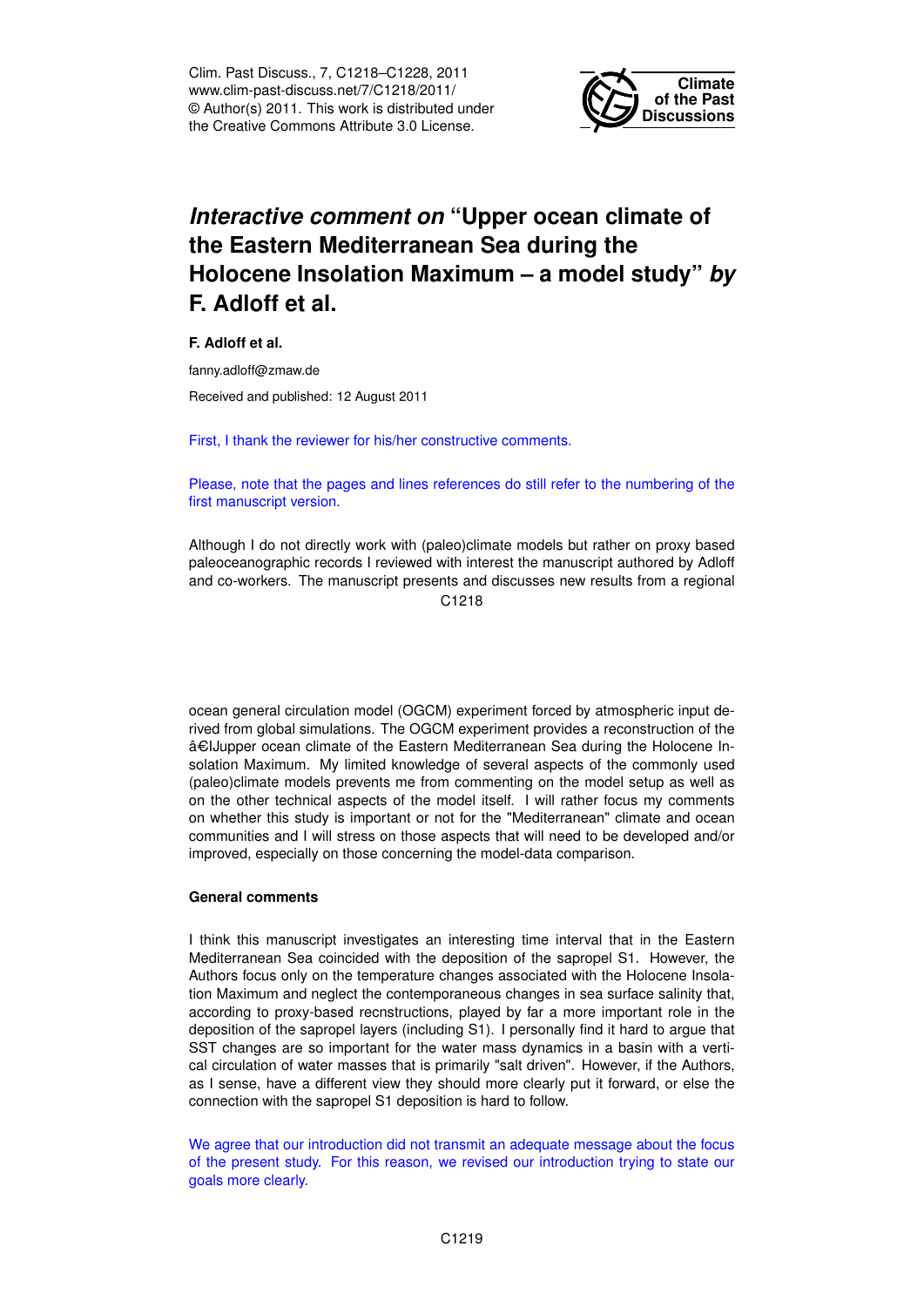The purpose of the study was to model the effect of insolation alone on the upper ocean state of the Mediterranean during the early Holocene. This is an essential first step preceding further studies where freshwater forcing could be added in a transient experiment to the insolation-driven model state in an attempt to simulate the inception of sapropel deposition. The investigation of the insolation effect alone proved sufficiently interesting to warrant publication, because it yielded a novel interpretation on proxy-based reconstruction of the basin.

Through the model analysis, we found interesting patterns and their associated processes which were relevant for present as well as for past climates and which had never been suggested in the literature before. These processes could explain the signal detected by the proxies.

We totally agree with the referee that SSS changes are essential for inducing state with stagnating deep water. The following step to this study will be to test different fresh water perturbations (e.g. opening of the Bosphorus, enhanced Nile runoff, freshening from the Atlantic, increased precipitation) and investigate how does the deep ventilation react to these changes. However, as we explained above, the present study does not deal with the sapropel formation.

Nevertheless, because a discourse with the sapropel issue is inescapable, we added in the new version, more discussion on the salinity changes displayed in our simulations and their influence on the vertical stratification and thus on the deeper water ventilation (section 4.2).

Contrary to previous studies (e.g., Myers et al., 1998 – Paleoceanography, 13, 586- 606; Myers and Rohling, 2002 – Quaternary Research, 53, 98-104) the Authors do

C1220

not force their OGCM experiment with sea surface temperatures and salinities derived by early Holocene proxy-based reconstructions but use those reconstructions, which are derived from a manuscript in preparation, to validate their model. I do find this approach interesting but at the same time I think that manuscripts in preparation (i.e., Kucera et al.) – thus not (yet) subject to peer-review – should not be intensively referred to, let alone used to support/validate the Authors – conclusions as it is the case for this manuscript. Furthermore, I think that data-model comparison should be also discussed by means of cross-plots and not simply by means of contour maps as the Authors do. Only by using cross-plots the actual offsets between modeled and reconstructed properties can be visually and quantitatively assessed.

The comparison with assumption-free model output with independent proxy data is indeed the interesting aspect of this paper. Therefore, we cannot avoid citing the study in preparation because the reconstructions we use for the comparison are based on this study. We are aware that this paper has not been subject to peer-review yet, but the methodology has already been validated (Hayes, 2005).

Following your advice, we added a table with error estimation and mean biases and an associated discussion in section 4.4.3. We also included cross-plots. These crossplots display for each experiment the fit between the reconstructions and the model data at each core location, for the absolute SST and 0-30 m temperature. Both materials are supplying an easier estimation of the added-value of the new comparative method.

I think that the sections presenting the results and those dealing with the discussion of the results should be kept separate to avoid confusing the reader. While reading section 4 I was thinking that those were the results, while in the end I realized that it was the discussion as section 5 deals with the conclusions already.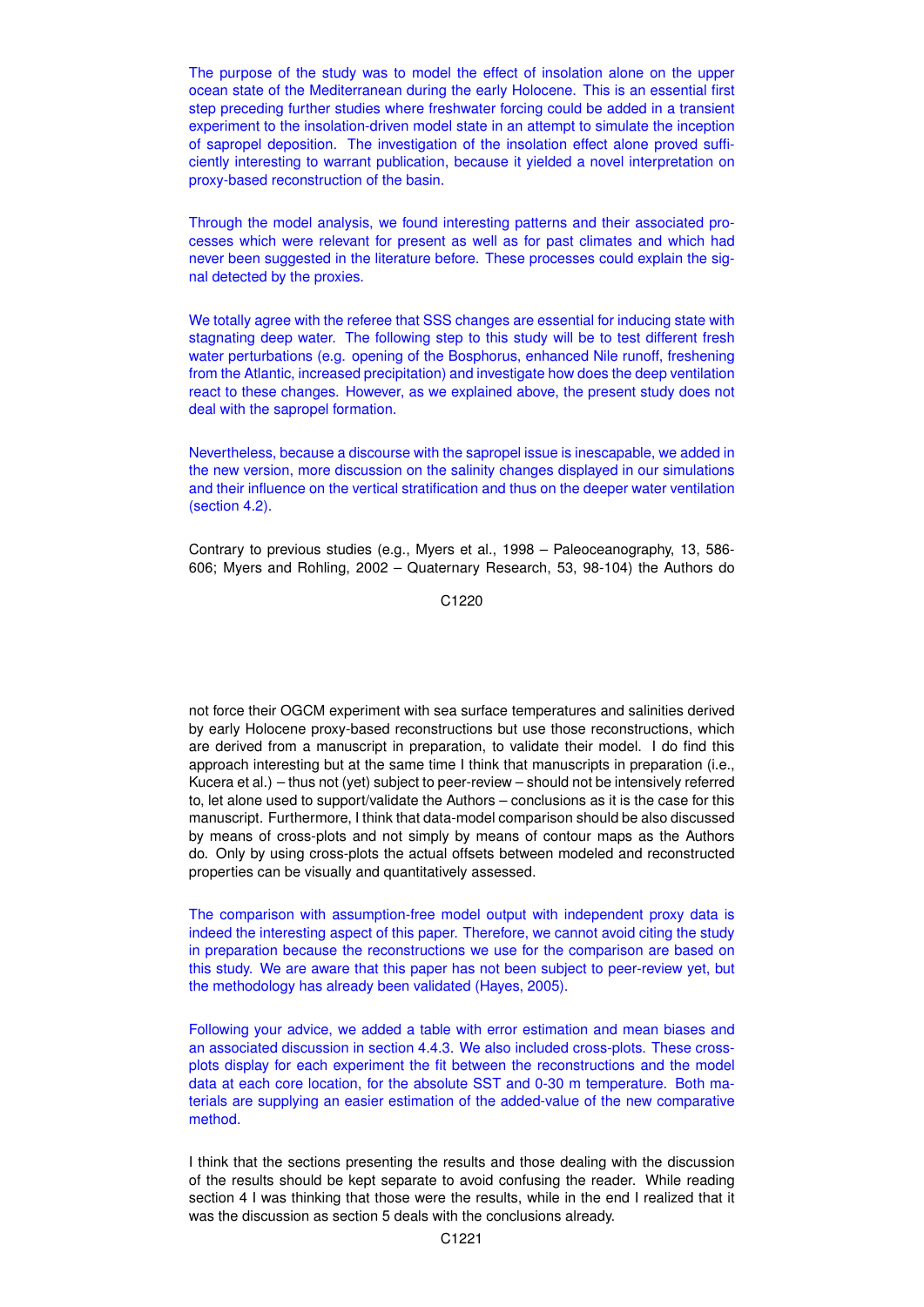We decided to organize the paper with the discussion inserted into each section. Indeed, the investigation of the processes responsible for the subsurface warming and the proxy-data comparison are two parts quite independent from each other. For this reason, we think that it was better suited to organize it that way than adding a common 'discussion' section at the end, which would rather confuse the reader (to our point of view).

Finally, I note that the figures presented in the manuscript are very many  $(N = 21)$  and should be largely reduced (by at least 50-60 %. The same holds for the numerous acronyms that are used throughout the manuscript; they make it really hard to the reader to follow the story at times.

In the new version, we removed Fig. 15 and Fig. 17, and reduced the number of panels in Fig. 16 (please note, that the figures number refer of course to the former manuscript version). We also strongly reduced the discussion about the difference between "wind stress" and "wind speed".

In the part dealing with the model-proxy comparison, we removed Fig. 18 and Fig. 20, and replaced them by cross-plots.

The extensive use of acronyms is justified as it makes the sentence structure easier to follow and reduces the extent of the text significantly. We believe all acronyms have been explained clearly and their number does not exceed what is typically used in oceanographic papers.

## **Specific comments**

C1222

Page 1459, Lines 1-6: It should be noted that large part (if not all) of the domains of the boreal summer monsoon witnessed an intensification during the early to middle Holocene period and not simply the North African Monsoon. This statement should be revised in my opinion.

In the new version, this statement has been revised following your advice.

Page 1459, Lines 11-15: I think there is broad consensus on the fact that the sea surface freshening (e.g., Rohling et al., 2004 – Marine Micropaleontology, 50, 89-123) rather than sea surface warming reduced/suppressed the deepwater formation processes during sapropel deposition. I found this statement somewhat misleading (see my general comment).

We are aware of that, nevertheless some studies (e.g. Emeis 2003) also considered the warming as one of the agents invoking surface density decrease (together with the freshening), so we found it appropriate to mention it as one of the hypothesis in the introduction. However, according to your comment, we modified the new version and only mention the freshening.

*Emeis, K.-C., et al., Eastern Mediterranean surface water temperatures and d18O composition during deposition of sapropels in the late Quaternary, Paleoceanography, 18(1), 1005, doi:10.1029/2000PA000617, 2003*

Page 1461, Lines 16-25: I would suggest that the Authors update their list of references concerning the Mediterranean-Black Seas reconnection by looking at the study authored by Soulet et al. (2011, Quaternary Science Reviews,1019-1026).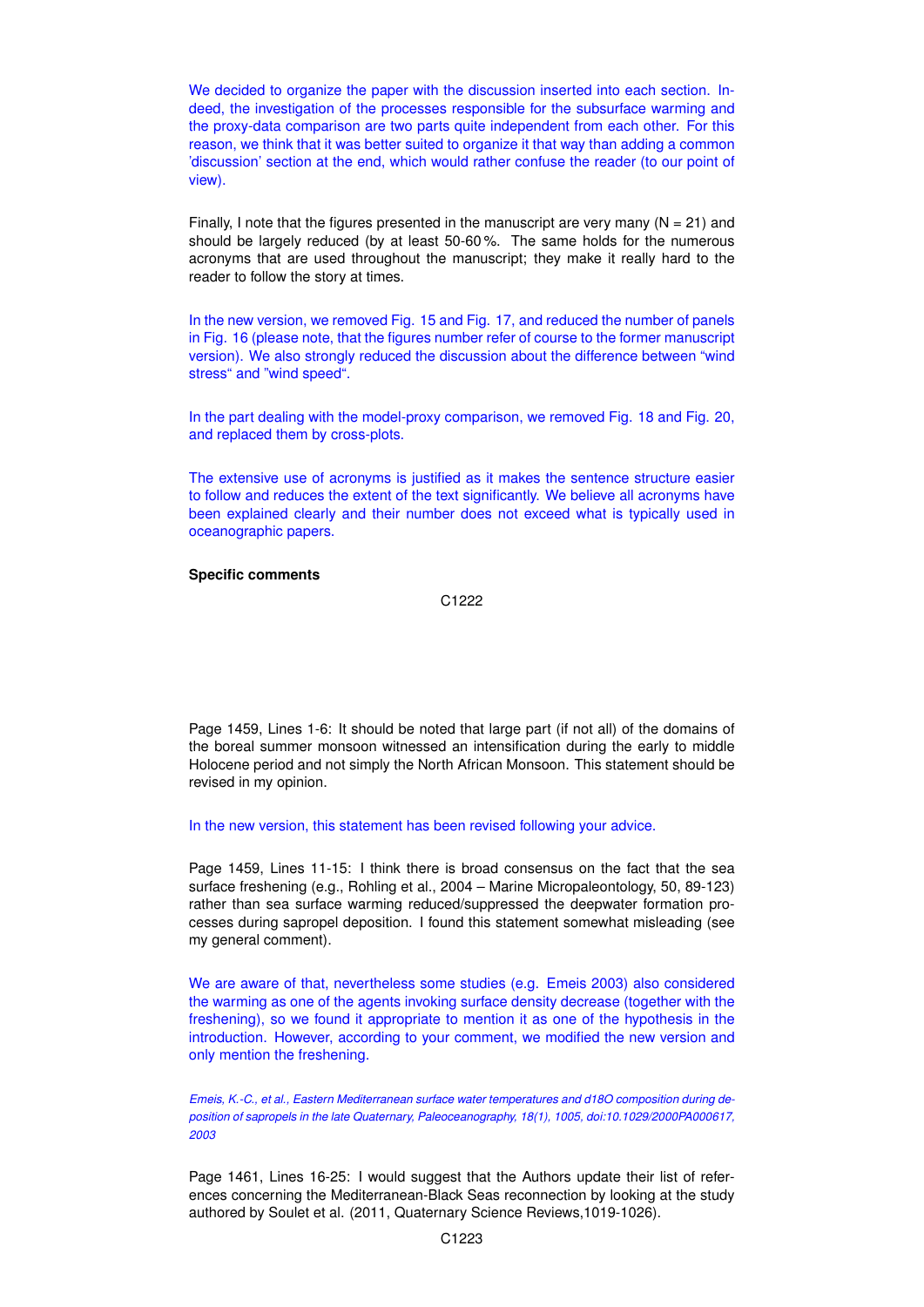## This reference has been included in the new version of the manuscript.

Page 1469, Lines 11-12: In summer, the intensified North African monsoon is responsible for enhanced P over the Levantine Sea:

I think there is clear evidence from a wealth of paleoclimate archives from the Middle East and Red Sea (e.g., Arz et al., 2003 – Science, 300, 118-121) that "monsoon moisture" never reached the Mediterranean borderlands during the Holocene Insolation Maximum. I think that the Authors should discuss this point more in detail also taking into account the relevant literature.

In the new version of the manuscript, we included 4 new diagrams to Fig. 6 with annual mean anomalies of P and E.

In fact, the modelled increased precipitation over North Africa almost reaches the Northeastern African coast, this is especially true for summer. However, over the Mediterranean Sea, the summer P increase is due to an enhanced recycling of the precipitated water.

So, consistently to your point, we modified our statement in the new version.

Page 1478, Lines 22-29: I think the Authors should provide some more information on the planktonic foraminiferal species that have been used to generate the transfer function reconstruction of the annual and seasonal SSTs that they compare to their model data. Differently from what happens during the winter season, most of the planktonic foraminifera inhabiting the eastern Mediterranean in summer are symbiontbearing

C1224

spinose species such as, e.g., Globigerinoides ruber and Globigerinoides sacculifer. These species due to their symbiont-bearing character dwell at the very top 20-50 m of water column, as they need light for their photosynthetic symbionts. As the Authors state, the major disagreement between model and proxy data is restricted to summer SST: and I am not so convinced that can be entirely explained in terms of habitat of the planktonic foraminifera used to derive summer SSTs. In my opinion this point should be clarified and/or discussed in more detail.

The foraminiferal assemblages in the eastern Mediterranean during the HIM were indeed dominated by shallow-dwelling spinose species, including G. ruber, G. bulloides, G. rubescens, G. tenella, G. siphonifera and O. universa. The habitat of these species is known to be limited to the mixed layer, which typically corresponds to the photic zone. It is thus correct to argue that the transfer function results cannot be explained by processes occurring at subthermocline depths. But this is not what we are proposing. The transfer function used to convert the assemblage counts to SST has been calibrated to SST at 10-m depth. The habitat of the species represented in the assemblages is clearly deeper than that and the interpretation we use (0-30 m average) is entirely realistic. The scenario we favor is one where the mixed-layer community of dominantly symbiont-bearing planktonic foraminifera has been exposed in the area S off Crete to a "no-analog" water column structure. The surface temperature by itself did not become higher, but the thickness of the warm layer increased. The foraminiferal community changed in a manner that the transfer functions interpreted as an increase in temperature at the level to which they were calibrated (10 m). We argue here that this strict depth-level attribution of the warming signal by the transfer functions is not necessarily correct, because of the "no-analog" upper water column structure. If such upper water column structure is not sufficiently represented in the calibration dataset (because it does not occur today), then the transfer function for obvious reasons cannot reliably extract the actual SST signal from such assemblages.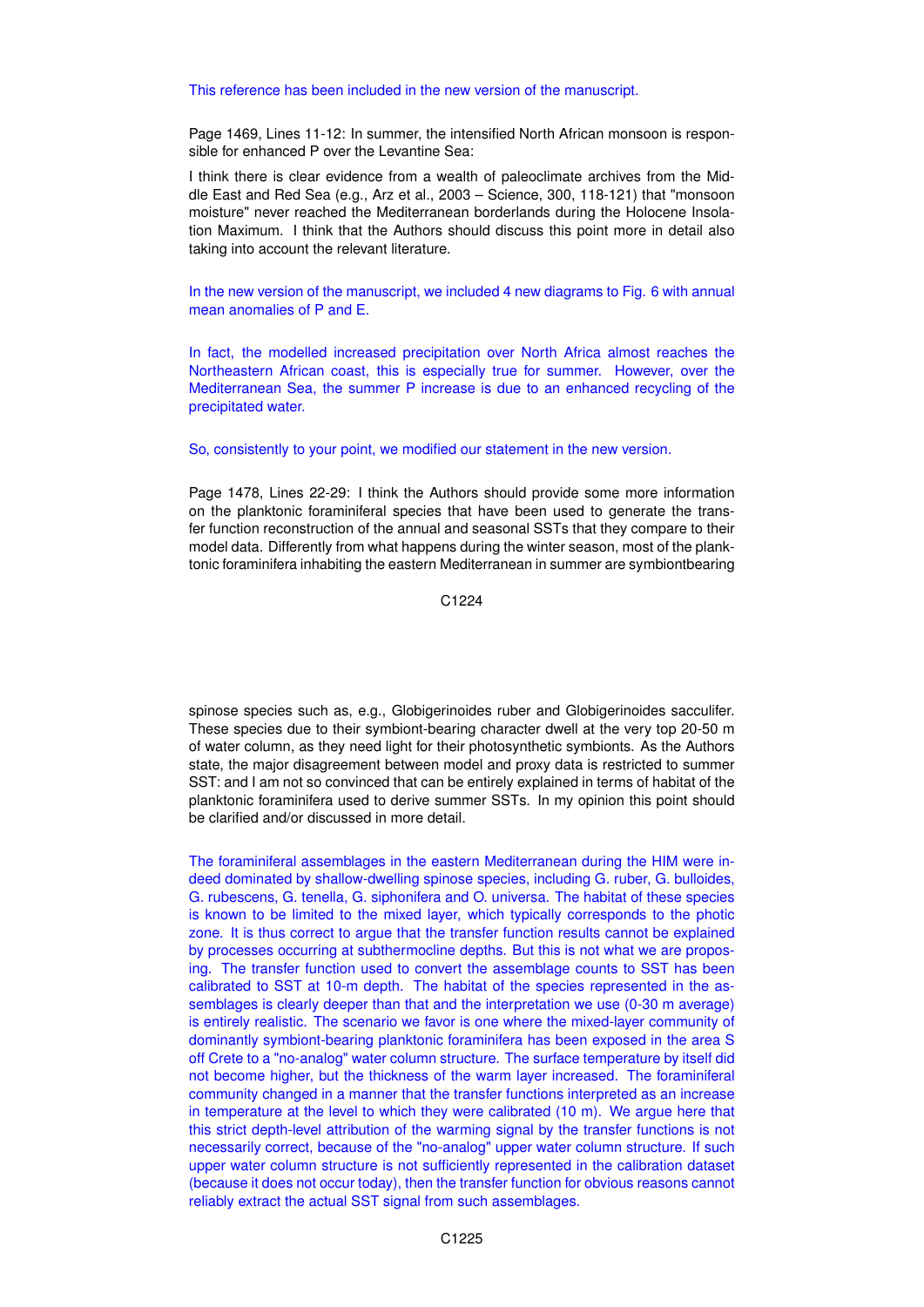Page 1479, Lines 1-29: I think that comparisons between instrumental measurements and proxy-based reconstructions of ocean properties (in this case SSTs) are often extremely challenging. Generally speaking, most proxy-based reconstructions seem to provide fairly reliable assessments of the magnitude of change between two time intervals (e.g., between Last Glacial Maximum and Holocene) but fail to accurately reproduce the instrumental record across the last decades and/or centuries. Mostly, this is due the nature of the sedimentary record itself, the internal natural variability within each sediment sample analyzed, and the calibration uncertainties. I wonder if the Authors, instead of comparing the reconstructed SSTs for the 9.5-8.5 ka BP interval, could make a comparison with the temperatures that are obtained from foraminiferal transfer functions obtained from Mediterranean surface sediment samples (i.e., modern). In my view this would be by far more comparable to the 9K1/9K2 vs. CTRL simulation comparisons that the Author discuss. This applies also to section 4.3.5.

The transfer function calibration, as presented by Hayes et al. (2005) shows no significant spatial bias. This means that planktonic foraminiferal assemblages in modern coretops throughout the Mediterranean Sea when converted to SST using the ANN method yields values randomly deviating from the actual SST in the region where they were deposited. Unfortunately, for many of the cores used to derive the transferfunction SST, there are no coretop data or the coretops have been disturbed and are not modern. However, Fig. ?? shows that the HIM SST pattern derived from the transfer functions is robust with respect to the process raised by the referee, because in the region of interest, all coretop assemblages yielded deviations from the actual SST smaller than the RMSEP of the calibration, whereas the HIM SST anomaly exceeded the RMSEP of the proxy calibration.

The caption of the figure is: "Spatial structure of summer (JAS) SST residuals (ANN average of ten best networks – WOA98). Yellow circles indicate coretops with residuals

C1226

within +/- 1 RMSEP (1.14 °CC), red circles indicate samples where the ANN method overestimated the instrumental WOA98 value by more than 1 RMSEP and blue circles indicate samples where the ANN method underestimated the instrumental WOA98 value by more than 1 RMSEP. Note the ANN method did not produce any systematic bias in the region centred on Crete, where the HIM warm anomaly has been observed."

Interactive comment on Clim. Past Discuss., 7, 1457, 2011.